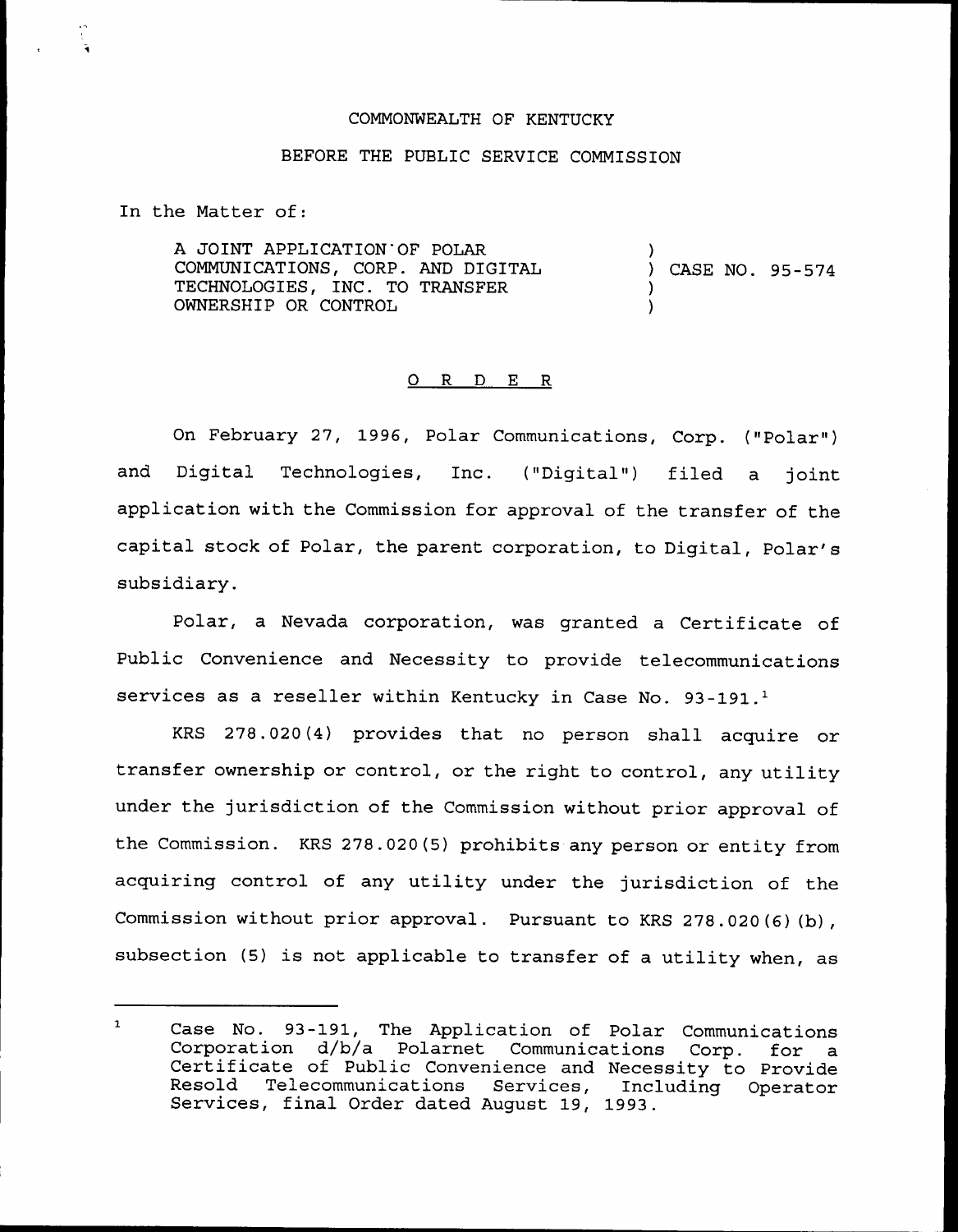here, the acquirer is under common control with the utility. Consequently, subsection (5) does not apply. However, KRS 278.020(4) contains no exception for corporate reorganizations and Commission approval of this transaction is necessary.

The applicants represent that Polar's financial ability to serve its existing subscribers will not be adversely affected as <sup>a</sup> result of Digital's acquisition of its capital stock. There will be no impairment or interruption of service to Kentucky subscribers as a result of this transaction since Polar will continue to offer service to the public under the rates, terms and conditions of service set forth in Polar's approved tariff on file with the Commission. The change in stock ownership will be transparent to Polar's subscribers which shall continue to receive the same quality of service presently provided by Polar.

Digital, a Nevada corporation, filed on February 27, 1996 in Case No.  $95-553^2$  descriptions of the respective backgrounds of its General Counsel/Assistant Secretary and its President. In addition, in the instant case, Digital has filed its balance sheets as of June 30, 1993 and 1994 together with a statement of operations and retained earnings.

The Commission finds that the information of record in this case filed by the joint applicants demonstrate that Digital has the financial, technical, and managerial abilities to provide

Case No. 95-553, <sup>A</sup> Joint Application of Amer-i-net Services  $\overline{2}$ Corporation and Digital Technologies, Inc. to Transfe Ownership or Control, final Order dated April 3, 1996.